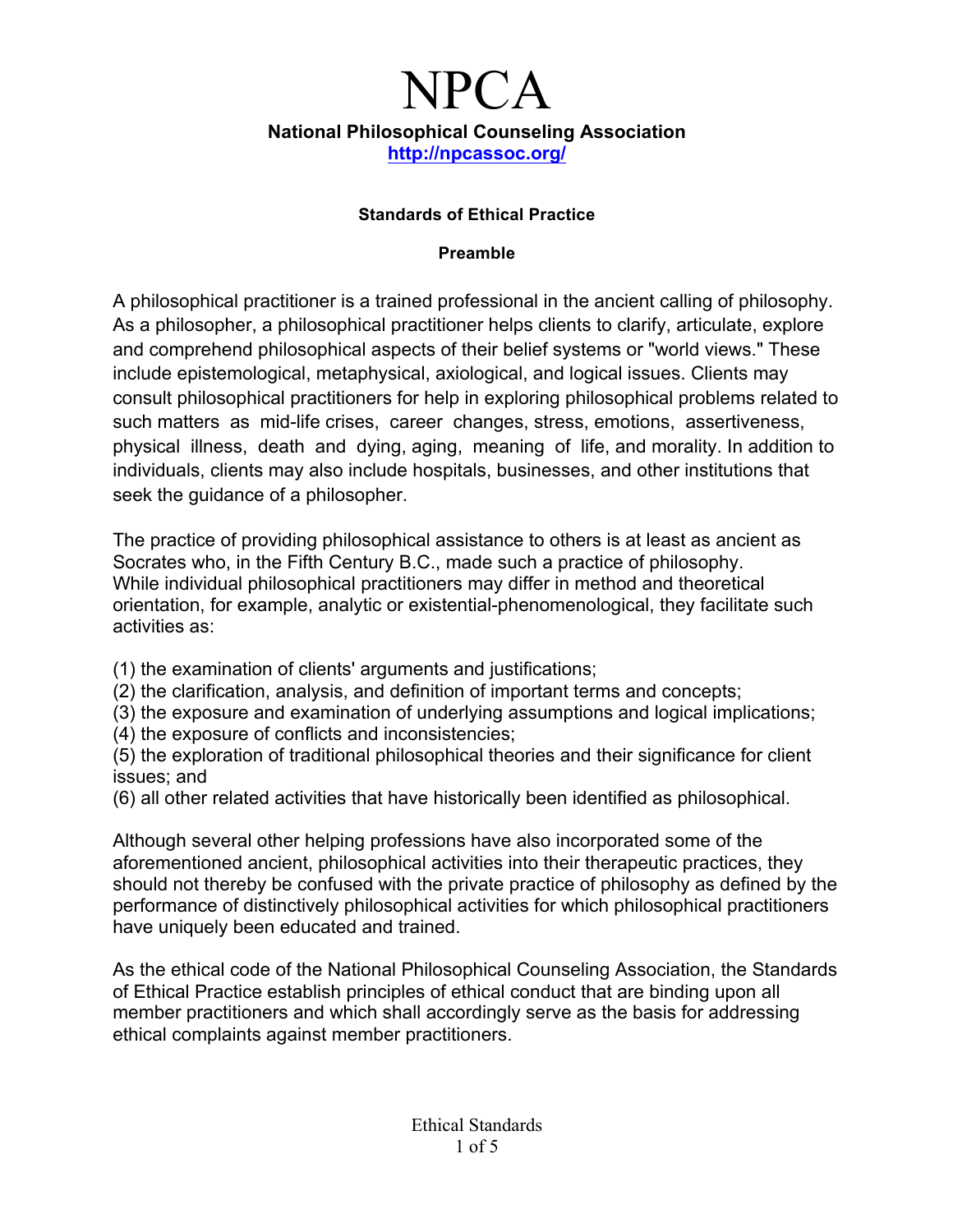### **Ethical Standards**

1. In providing professional services, the philosophical practitioner should maintain utmost respect for client welfare, integrity, dignity, and autonomy.

2. Philosophical practitioners should facilitate maximum client participation in philosophical explorations. They should avoid dictating "correct" answers to client queries and issues, but should actively encourage the client's own engagement of reflective powers and rational determinations. In cases in which a client is seeking assistance for purposes of resolving a specific problem such as an ethical problem or other practical matter, philosophical practitioners may, in light of philosophical exploration of the matter, suggest possible courses of action. However, they should make clear to the client that the final decision rests with the client.

3. Philosophical practitioners should be sensitive to alternative "world views" and philosophical perspectives including those based upon cultural or gender distinctions among diverse client populations.

4. Philosophical practitioners should not engage in any form of unjust discriminatory activity. While a philosophical practitioner is not required to accept as clients all those who seek services, the refusal to render such services should be based solely upon the perceived inability to provide beneficial services, or upon other relevant issues of practice.

5. Philosophical practitioners should avoid creating dependency relations in clients and seek wherever possible to instruct clients in the methods and theories of philosophy so that clients may continue to apply these methods and theories without the assistance of the philosopher.

6. Philosophical practitioners should avoid scheduling unnecessary meetings or sessions. The services of the practitioner should be terminated when, to the client's satisfaction, the purposes for which they were sought have been fulfilled or when no further benefits are likely to accrue from their continuation.

7. The philosophical practitioner should refrain from manipulating or coercing the client, as well as any form of fraud or deceit.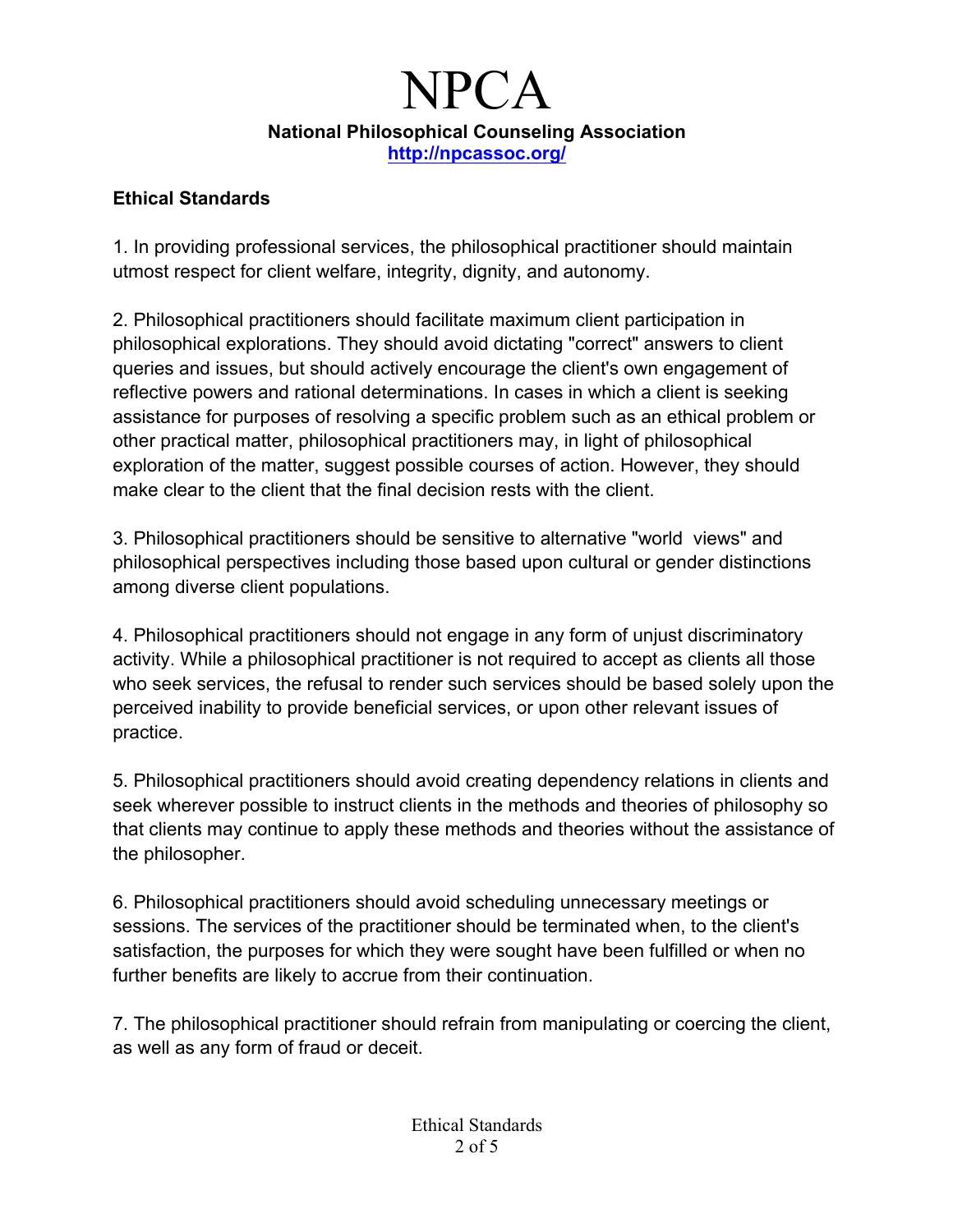8. Philosophical practitioners should be scrupulously accurate about their credentials and qualifications. They should not mislead the client about their credentials and should not hold themselves out (either implicitly or explicitly) as mental health counselors, psychologists, or authorities in any other field for which they are not otherwise qualified. No member should hold himself or herself out (either implicitly or explicitly) as a philosophical practitioner without having duly satisfied all training and degree requirements for certification as provided for by the NPCA.

9. Philosophical practitioners should not employ techniques or methods not associated with training in philosophy (for example, hypnosis or other psychiatric/psychological interventions) for which they are not otherwise qualified.

10. On or prior to the first meeting, the philosophical practitioner should provide the client with clear, accurate, honest, and complete information regarding the nature of services he or she is qualified to render, and should not make any unwarranted claims about the utility or effectiveness of such services.

11. When a client's problem or reason for seeking philosophical services falls outside the purview of the practitioner's qualifications or areas of competence, then the practitioner should provide the client with an appropriate referral.

12. At all junctures in the process of providing philosophical services, the philosophical practitioner should seek to maintain the freely given and informed consent of the client.

13. The philosophical practitioner should inform the client of his or her fees prior to the commencement of services.

14. The philosophical practitioner should safeguard a client's right to privacy by treating as confidential all information obtained from the client, except where disclosure is required by law or is justified in order to prevent imminent, substantial harm to the client or to others. In all such exceptional cases, disclosure may be made provided that it is made to the appropriate party or authority and no more information than necessary is disclosed. The philosophical practitioner should inform the client of the pertinent limits to confidentiality upon initiating services.

15. The philosophical practitioner who confidentially receives information establishing that his or her client has a contagious, life-threatening disease is justified in disclosing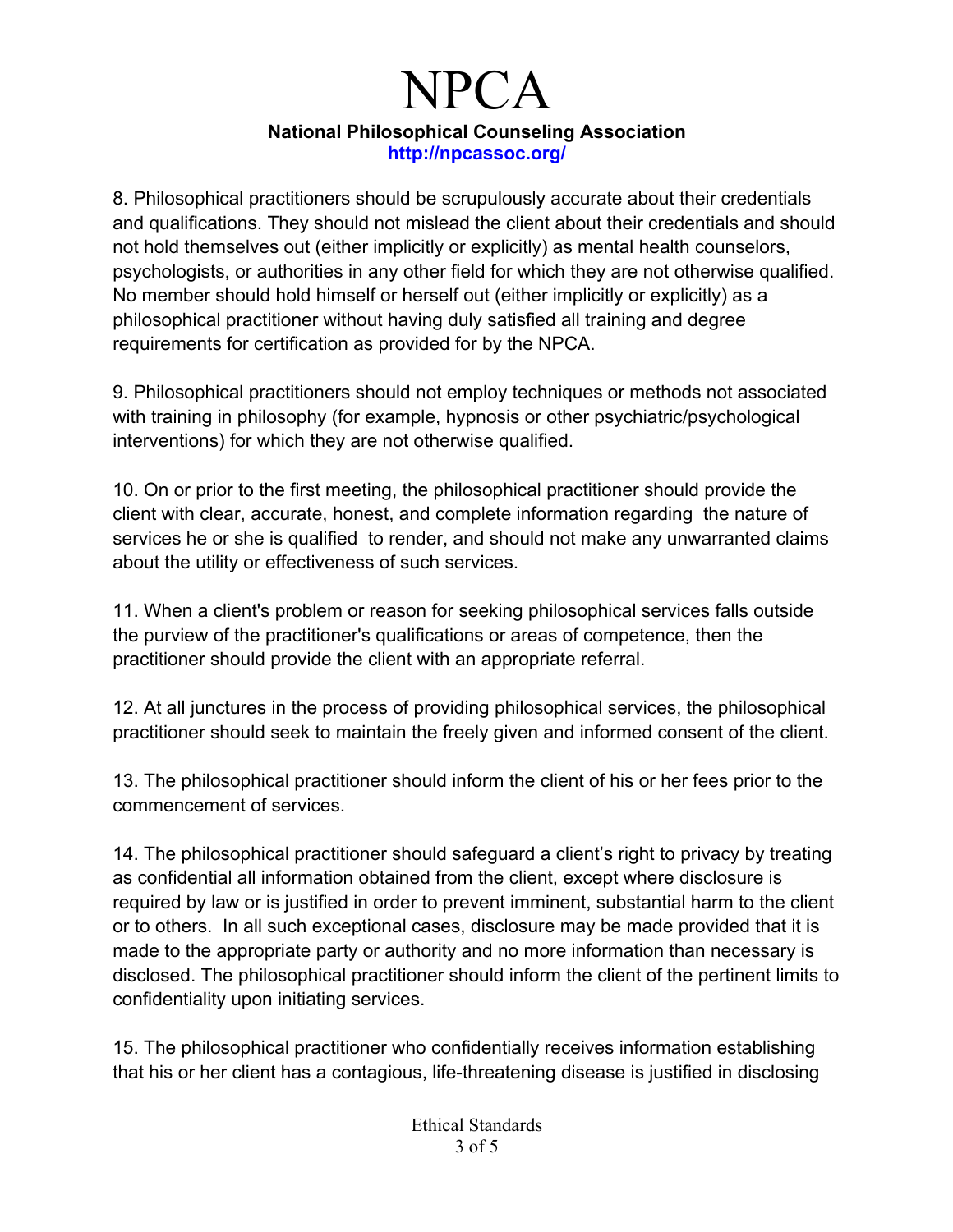(necessary) information to an identifiable third party who, by his or her relation to the client, is at high risk of contracting the disease. The philosophical practitioner should, however, first confirm that neither the client nor any other party has already disclosed the information nor intends to make the disclosure in the immediate future. Prior to disclosing the information, the practitioner should inform the client of his or her intention to disclose. In proceeding with disclosure, the practitioner should act mindfully of the welfare, integrity, dignity, and autonomy of both client and third party.

16. The philosophical practitioner should secure and treat as confidential all records and written documents obtained or produced in the course of providing services. Such documents, or the content thereof, may not be shared with other professionals without the freely given and informed consent of the client.

17. For purposes of research, training, or publication, the philosophical practitioner may use data obtained in the course of counseling provided that all identifying references are deleted or fictionalized in order to ensure client privacy and confidentiality. Prior to initiating services, practitioners should inform their clients of such possible use of acquired data.

18. Philosophical practitioners should avoid sexual intimacy with clients or any other form of dual role relation which might compromise the integrity of the professional relationship.

19. Philosophical practitioners should not use their affiliations with colleges, universities, or other institutions or agencies as means of recruiting clients for their private practices. They may, however, use such affiliations as documentation of relevant background and/or training.

20. A philosophical practitioner who is aware of violations or intended violations of the Standards of Ethical Practice by another member practitioner should take appropriate measures to prevent the misconduct. Generally, if the misconduct can be prevented or rectified by calling the violation to the attention of the offending practitioner, then this is the preferred course of action. If such efforts fail or are not feasible, the violation should be called to the attention of the NPCA's Ethics Committee.

21. Philosophical practitioners should exemplify those moral qualities of character that are associated with being philosophical (for example, being open-minded, honest,